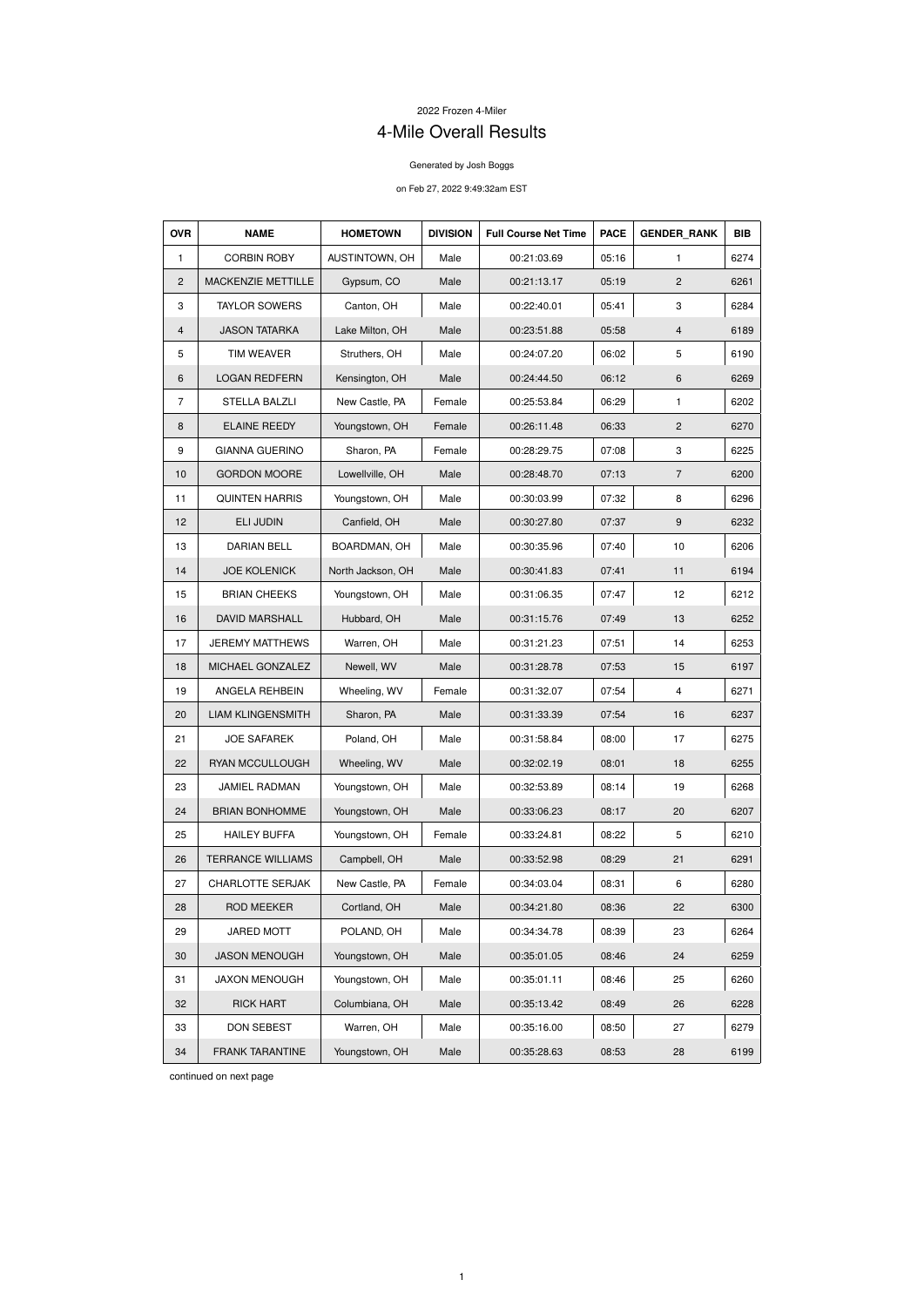continued from previous page

| <b>OVR</b> | <b>NAME</b>               | <b>HOMETOWN</b>    | <b>DIVISION</b> | <b>Full Course Net Time</b> | <b>PACE</b> | <b>GENDER RANK</b> | <b>BIB</b> |
|------------|---------------------------|--------------------|-----------------|-----------------------------|-------------|--------------------|------------|
| 35         | <b>DOUG SANGREGORIO</b>   | Warren, OH         | Male            | 00:35:42.11                 | 08:56       | 29                 | 6297       |
| 36         | <b>EMILY YOST</b>         | Steubenville, OH   | Female          | 00:35:50.43                 | 08:58       | 7                  | 6294       |
| 37         | <b>TIFFANY VARNEY</b>     | Youngstown, OH     | Female          | 00:35:52.82                 | 08:59       | 8                  | 6288       |
| 38         | <b>KELLIE MAHEU</b>       | Bristolville, OH   | Female          | 00:35:53.12                 | 08:59       | 9                  | 6249       |
| 39         | <b>LIDIA CORNELIO</b>     | Sharon, PA         | Female          | 00:36:30.15                 | 09:08       | 10                 | 6195       |
| 40         | <b>EMILY GEORGE</b>       | Cortland, OH       | Female          | 00:36:48.47                 | 09:13       | 11                 | 6247       |
| 41         | <b>JILL COX</b>           | Youngstown, OH     | Female          | 00:37:35.35                 | 09:24       | 12                 | 6213       |
| 42         | PATTI SANDLIN             | Ravenna, OH        | Female          | 00:37:36.97                 | 09:25       | 13                 | 6278       |
| 43         | <b>NATALIE LARICCIA</b>   | Canfield, OH       | Female          | 00:37:49.22                 | 09:28       | 14                 | 6244       |
| 44         | <b>JENNIFER DILLA</b>     | Mc Kees Rocks, PA  | Female          | 00:37:51.67                 | 09:28       | 15                 | 6216       |
| 45         | <b>CHRISTOPHER WARDEN</b> | Youngstown, OH     | Male            | 00:37:51.86                 | 09:28       | 30                 | 6290       |
| 46         | <b>JEFF SANDERS</b>       | Wooster, OH        | Male            | 00:38:46.40                 | 09:42       | 31                 | 6277       |
| 47         | <b>AIMEE BONAR</b>        | Vienna, OH         | Female          | 00:38:47.73                 | 09:42       | 16                 | 6205       |
| 48         | <b>MEGAN MCMASTER</b>     | Columbiana, OH     | Female          | 00:38:49.37                 | 09:43       | 17                 | 6256       |
| 49         | <b>ELLA KOLENICK</b>      | North Jackson, OH  | Female          | 00:38:59.01                 | 09:45       | 18                 | 6240       |
| 50         | <b>MEGAN KLINGENSMITH</b> | Sharon, PA         | Female          | 00:39:04.31                 | 09:47       | 19                 | 6238       |
| 51         | <b>JASON KAMERER</b>      | Youngstown, OH     | Male            | 00:39:31.97                 | 09:54       | 32                 | 6233       |
| 52         | DANIELLE BRYAN            | Youngstown, OH     | Female          | 00:39:33.12                 | 09:54       | 20                 | 6209       |
| 53         | <b>LUKE BYERS</b>         | Warren, OH         | Male            | 00:40:42.71                 | 10:11       | 33                 | 6187       |
| 54         | <b>TRICIA FURY</b>        | Warren, OH         | Female          | 00:41:05.29                 | 10:17       | 21                 | 6198       |
| 55         | <b>DAN SAHLI</b>          | Youngstown, OH     | Male            | 00:41:33.88                 | 10:24       | 34                 | 6276       |
| 56         | <b>BRENDA ROYER</b>       | Sharon, PA         | Female          | 00:42:00.41                 | 10:31       | 22                 | 6193       |
| 57         | <b>MARK KUJALA</b>        | Hubbard, OH        | Male            | 00:42:07.54                 | 10:32       | 35                 | 6188       |
| 58         | <b>JULIE KIMPEL</b>       | Canfield, OH       | Female          | 00:42:10.81                 | 10:33       | 23                 | 6236       |
| 59         | <b>ASHLEY D'ONOFRIO</b>   | Sharpsville, PA    | Female          | 00:42:42.78                 | 10:41       | 24                 | 6214       |
| 60         | <b>KATIE KRAWCHYK</b>     | Columbiana, OH     | Female          | 00:42:54.93                 | 10:44       | 25                 | 6243       |
| 61         | <b>SANDRA SIMMERS</b>     | Sharpsville, PA    | Female          | 00:42:57.61                 | 10:45       | 26                 | 6283       |
| 62         | AMY BRADLEY               | Struthers, OH      | Female          | 00:42:59.34                 | 10:45       | 27                 | 6185       |
| 63         | MICHAELA WISE             | Ravenna, OH        | Female          | 00:43:15.77                 | 10:49       | 28                 | 6293       |
| 64         | AMANDA MCCONNELL          | Newton Falls, OH   | Female          | 00:43:25.96                 | 10:52       | 29                 | 6254       |
| 65         | <b>KIMBERLY MAJOR</b>     | Rootstown, OH      | Female          | 00:43:52.33                 | 10:59       | 30                 | 6251       |
| 66         | <b>LENNY MAHEU</b>        | Bristolville, OH   | Male            | 00:44:28.94                 | 11:08       | 36                 | 6250       |
| 67         | <b>CAROLYN FRANJKO</b>    | Leetonia, OH       | Female          | 00:44:46.08                 | 11:12       | 31                 | 6221       |
| 68         | <b>TAMI ESTEP</b>         | Cortland, OH       | Female          | 00:44:54.95                 | 11:14       | 32                 | 6218       |
| 69         | <b>ERIC BELL</b>          | Girard, OH         | Male            | 00:45:27.16                 | 11:22       | 37                 | 6204       |
| 70         | <b>ERIN BARANOVICH</b>    | New Middletown, OH | Female          | 00:45:40.87                 | 11:26       | 33                 | 6203       |
| 71         | <b>LISA MOTTICE</b>       | Canal Fulton, OH   | Female          | 00:45:46.61                 | 11:27       | 34                 | 6299       |
| 72         | STEPHANIE GORDON          | Youngstown, OH     | Female          | 00:46:06.53                 | 11:32       | 35                 | 6224       |
| 73         | <b>VICTOR SANSONE</b>     | Canfield, OH       | Male            | 00:46:13.33                 | 11:34       | 38                 | 6192       |
| 74         | KATRINA ANDERSON          | Vienna, OH         | Female          | 00:46:26.09                 | 11:37       | 36                 | 6201       |
| 75         | <b>JACOB LAWTON</b>       | Columbiana, OH     | Male            | 00:47:05.22                 | 11:47       | 39                 | 6246       |

continued on next page